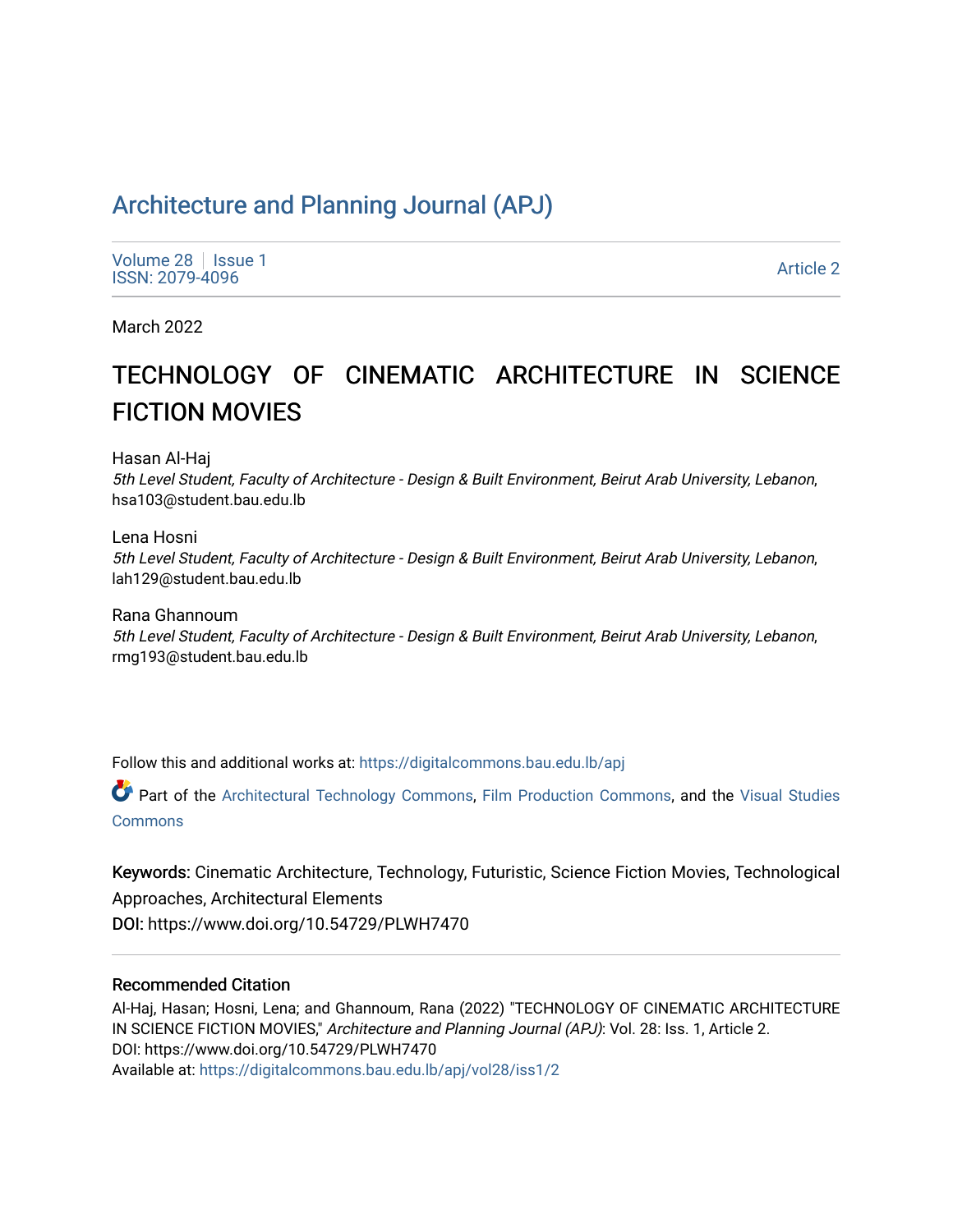## TECHNOLOGY OF CINEMATIC ARCHITECTURE IN SCIENCE FICTION MOVIES

## Abstract

Cinematic architecture in the broadest terms, portrayed spaces as a scene, where it conceives and reads the built environment in terms of sequences. It explores the effect of futuristic architecture and highlight the significant role of cinematic architecture in the society. Both movies and architecture function as languages, with two components: the signifiers, which are the tangible forms of signs, and the signified, which are the concepts, thoughts, and ideals that the signifiers contain. Unfortunately, the world is experiencing fast changes as a result of the massive rise of technology and capitalism, and the cinema industry plays an important role in displaying these improvements, showing the up - coming future through various science fiction movies, that either operate as an alert system for transformation, with the majority of these depictions viewing futuristic architecture and urban design as a dystopian realm, a lack of how to manage the upcoming issues, and these visions may come to pass. This paper aims to recognize different technological approaches to create the cinematic architecture, presented in the science fiction movies. To achieve this aim, the paper will start with literature review, based on desk research, reviewing previous readings, then the paper will analyze two case studies, which are the Movie of Tron Legacy, 2010, and the Avatar movie, James Cameron, 2009. As a conclusion, a better understanding the link between movie and architecture, it may be a better convey the complex concepts and ambitions for cities through architectural elements and signifiers.

## Keywords

Cinematic Architecture, Technology, Futuristic, Science Fiction Movies, Technological Approaches, Architectural Elements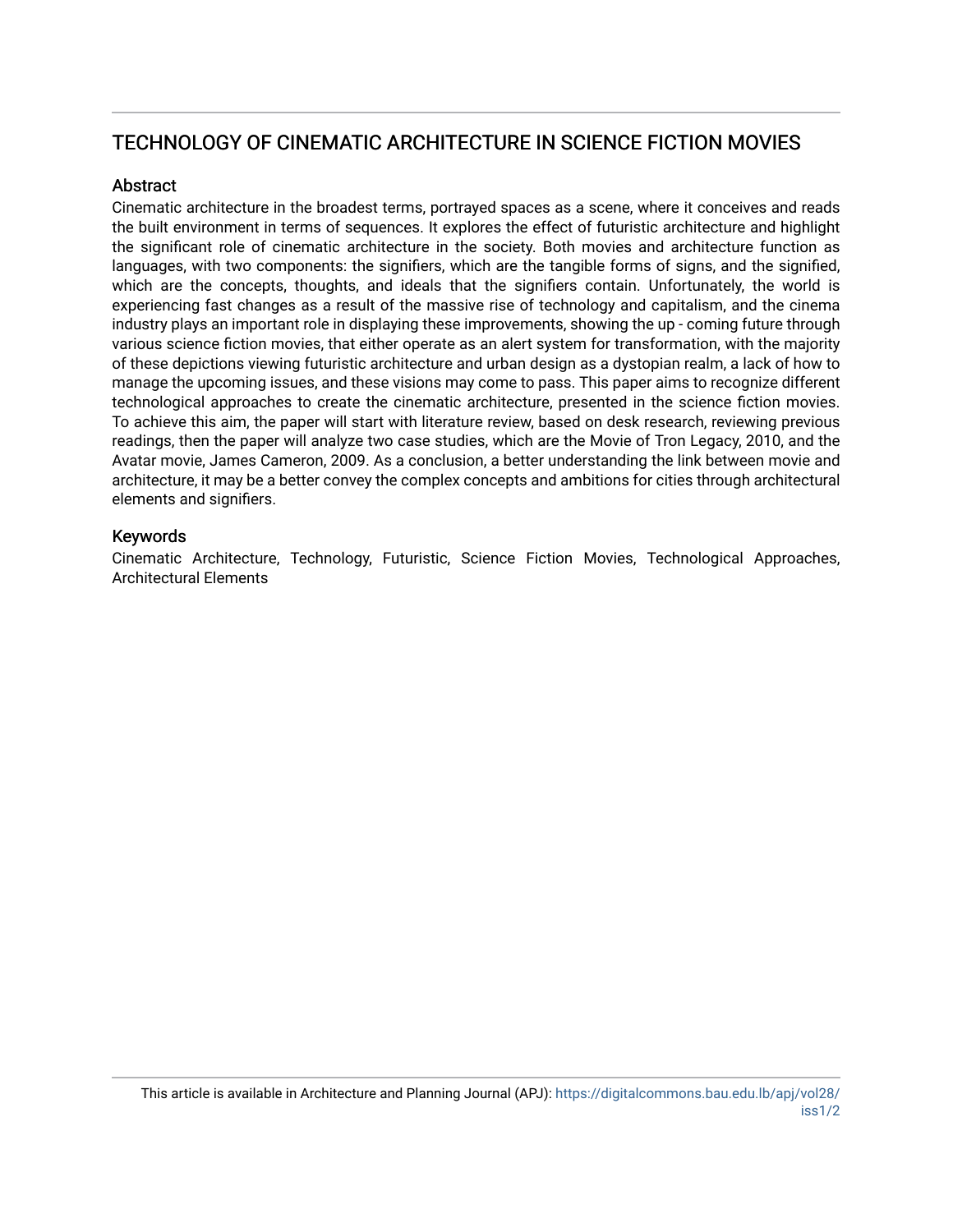#### **1. INTRODUCTION**

Cinematic architecture in the widest sense, describes the affinity between urban space, architecture, and the moving image. Cinema and architecture are two dissimilar arts, one dynamic and another immobile, whose complicated interaction gives life to some other. The authors of these two manifestations have a mutual appreciation for the simultaneous processes involved in generating their works, and they recognize that one will always assist the other. Architecture adds support to a film by creating the ambiance, character, period, and site for the action. Film allows architects to realize concepts that will never be realized and to entice experiences that will never happen. Due to the participation of several aspects in the design and building process (financial, political, ecological, etc...), architecture cannot always operate as a true reflection for its society or setting in professional life. These elements can sometimes muddy the message intended for the observer or user of an architecture, resulting in a misconception of the motivations behind that architectural style. Thus, cinemarchitecture is a perfect embodiment of what architecture may be (Dewidar, 2007).

Movie and architecture share a life dimension, that is, a space in which one has lived. It's the breathing space and the creativity of living spaces. Both are populated places and living areas, narrativised by movement. Architecture and cinema reveal their constructive power when we touch the depths of personal and collective memory. The mythopoetic inspiration of architecture and cinema is expressed by using its physical means, its relationships and its assembly. The creation of film-based photographs is the emblem of architecture's physical development of space. There are also parallels with the real reality of an architectural area of that room with the viewers' interpretation of a sequence of the film. This requires films to build their environments and exaggerate and show a greater perspective than life. Architects and planners sometimes experience films very different from the large public, particularly when it comes to the genre of science fiction of "out of this universe" structures, towns or urban landscapes: they see buildings in the background. (Dewidar, 2007).



Fig.1a: Star Wars (1977) Fig. 1b Star Wars: Episode III - Revenge of the Sith (2005), source by Andreea 2006

Whether in movie or architecture, the use of narration may provide a framework for the reality experienced as the spectator passes through space. It foreshadows that our society is experiencing several rapid revolutions and changes, which arise from the massive growth of technology and capitalism, and the film industry plays an important role in portraying those changes, presenting the future with numerous science and fiction films which are a warning for change. It will seek to discuss both the wealth of techniques for using the moving picture for the constructed world and the determining impact of architecture and urban spaces as performers. Situations and activities, places and thoughts, are not outside. They describe each other and become a real experience. This duality is probably more obviously experienced from the world of cinema than anywhere else (Harvey, 2010).

*"The film camera could provide a new way of thinking about and looking at the city: a way to critically apprehend what seems to have become culturally invisible; to achieve an understanding of self in relation to others in the social space we inhabit*  (Harvey, 2010).

Unfortunately, the world is experiencing fast changes as a result of the massive rise of technology and capitalism, and the cinema industry plays an important role in displaying these improvements, showing the up - coming future through various science fiction movies, that either operate as an alert system for transformation, with the majority of these depictions viewing futuristic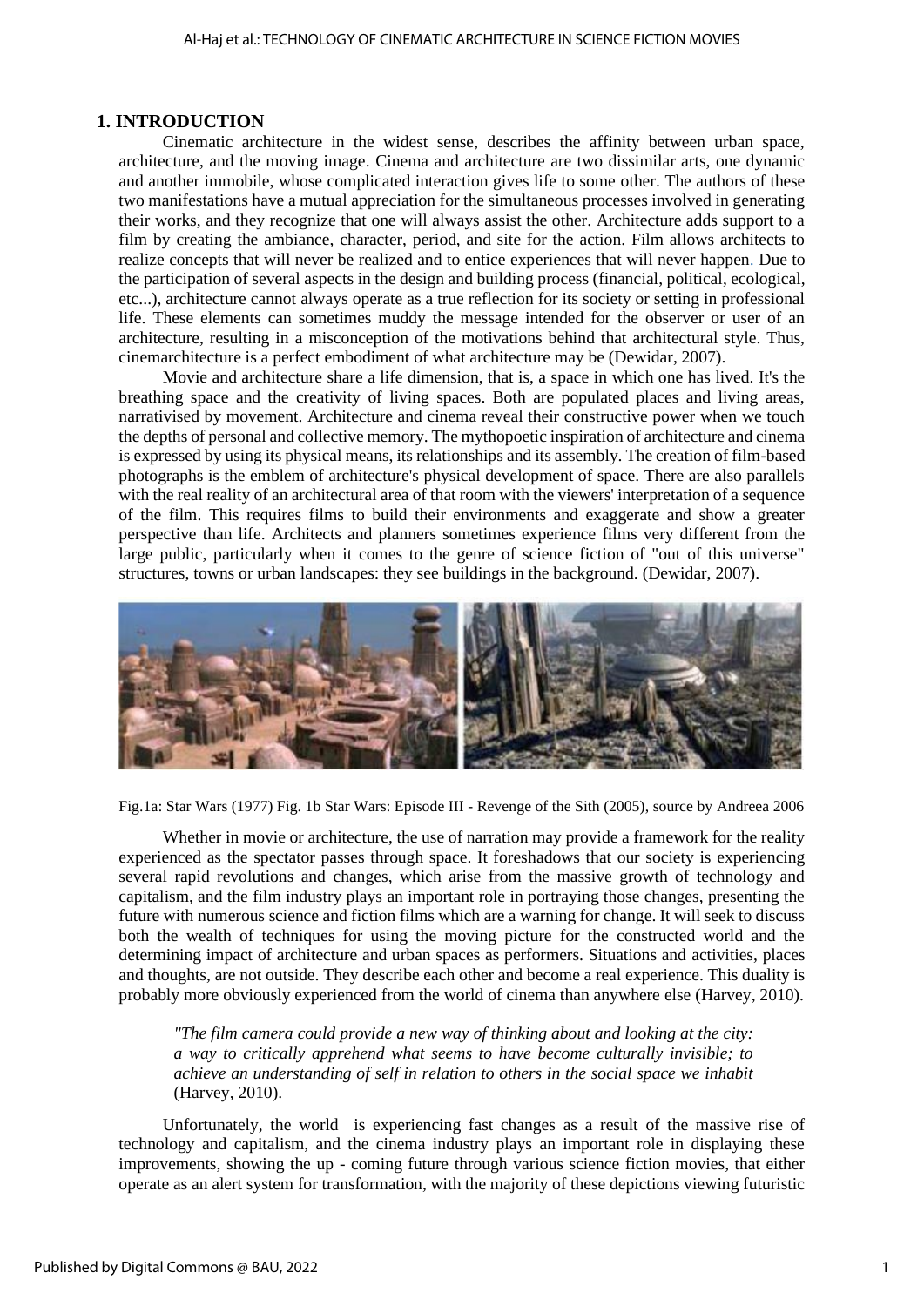architecture and urban design as a dystopic realm, a lack of how to manage the upcoming issues, and these visions may come to pass. This paper aims to recognise different technological approaches to create the cinematic architecture, presented in the science fiction movies. The main hypothesis is that providing technological approaches from cinematic architecture and science fiction movies have direct effect on futuristic architecture and urban design. This research it's a qualitative type of work. The theoretical analysis will focus on scientific methodology, starting with a literature review, which provides an overview of the purpose and scope of prior studies and provides the context of the estimate used in the study of the display research, providing definitions, theories, principles, approaches, various reviews, individual feelings and behaviors, and similar examples. This information will be supported by previous readings, extracting from updated references. The study will analyse this data in a scientific frame work where each one of these data is suitable for the collection of certain type of information. While in the analytical study the research will use readings of references, and articles related to the topic and scanning official websites of architects.

## **2. LITERATURE REVIEW**

In its widest meaning, cinematic architecture describes the relationship between urban environment, architecture, and moving image. To solidify this connection, it showed places as a scenario in which it conceptualizes and analyzes the built world in terms of sequences.

## 2.1.1 Definition of 'Cinematic Architecture'

This diverse interdisciplinary set creates cinematography as a way of rethinking, reexamining and reconstructing space and time and as a socio-cultural medium that allows to redefine the commitment to the environment. This investigates many of the socio-spatial productions in the city and how films reflect these urban transitions against a specific context, socially, culturally and historically. In terms of geographical, social and psychological aspects it reveals conscious urban layers. Cinema architecture is the ultimate fulfillment of what architecture can be like. Nowadays, the most commonly used concept is futurism, since it represents the shape of architecture and the built environment. It will aim to explore both the richness of strategies for using the moving image for the built environment and the determining influence of architecture and urban spaces as performers.

*"Architecture exists, like cinema, in the dimension of time and movement. One conceives and reads a building in terms of sequences. To erect a building is to predict and seek effects of contrast and linkage through which one passes..."*  (Nouvel, 2015).

## 2.1.2 Definition of Science fiction movies

*"Science Fiction can be defined as "a type of literature and cinema that takes place in the fictional extend-times (especially in future times), create societies and living animates and in that sense, it mentions sciences, techniques and conditions, totally different from the ones in our time"* (Larousse, 2010).

Science Fiction movies is a genre of fiction which mainly addresses the effect on society or individuals of real or imagined science. While writers in ancient times dealt with themes commonly associated with contemporary science fictions, their stories did not attempt to establish scientific and technological plausibility which distinguish science fiction from previous speculative writings. The genre formally originated on the West, where the social changes that the Industrial Revolution brought about prompted writers and philosophers to extrapolate technology's potential influence. Science fiction movies also have a speculative aspect, often including main aspects that promote science and technology. Architects and planners also experience movies somewhat differentiated from the vast audience, especially in the science fiction generation, which has "out of the future" buildings, cities or urban landscapes; they aim at the structures in the background and begin to examine the architecture. Movie provides an avenue for architecture to understand something that might never happen and to implore experiences that did not exist in reality (Larousse, 2010).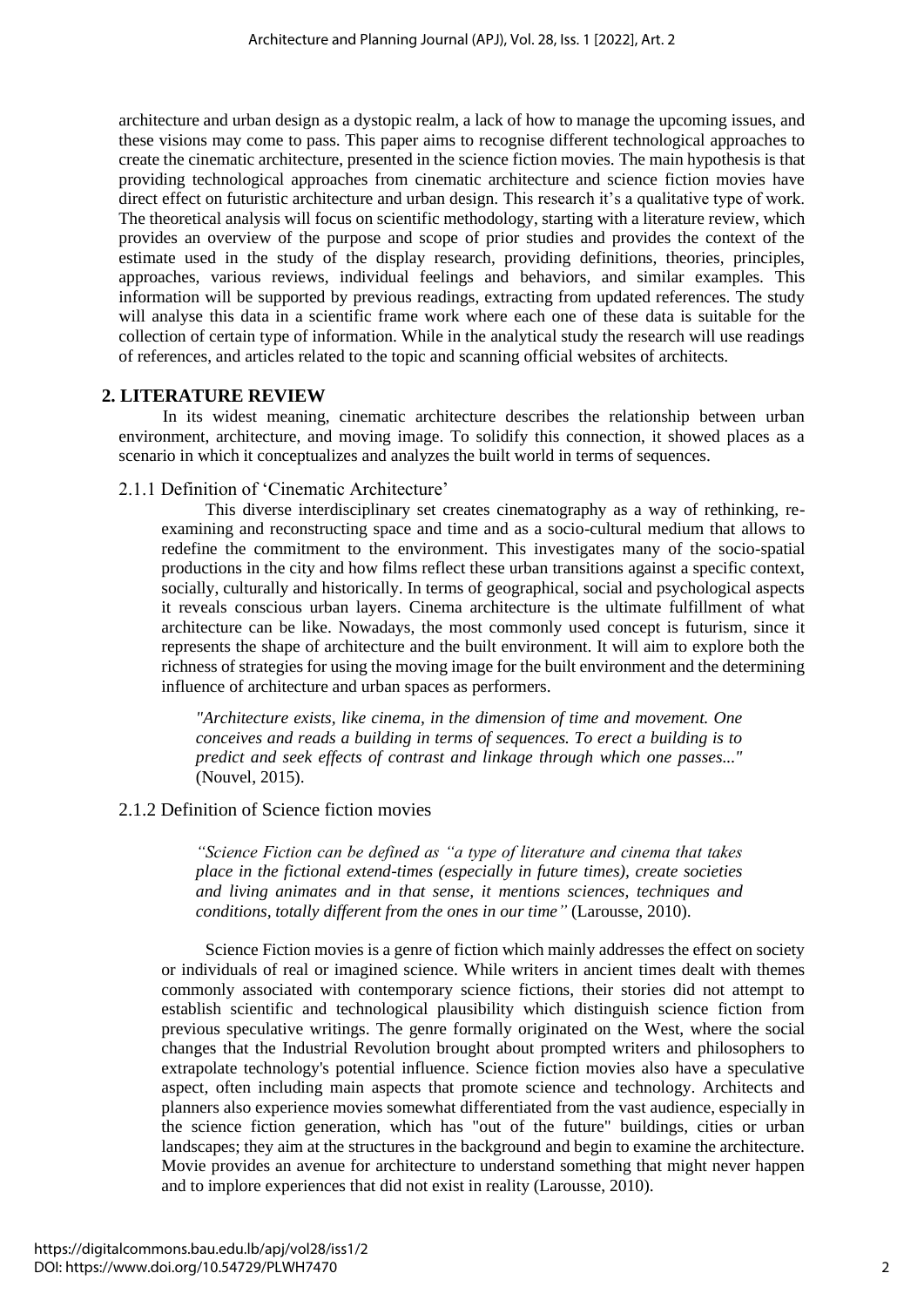## **2.2 Historical Background of Cinematic Architecture**

For more than a hundred years, cinema and architectural backgrounds have been closely linked. However, their interaction with and use of the city in new forms was more apparent at a few precise moments than in 1968, when national revolution and experimental cinematic involvement became witnesses. The campaigners and filmmakers, led the way and tried to restore urban environment to convey a desire to utopia or as a dystopian critical of the current order. Fifty years later it attempts to examine in how much worsening nature and attitudes of film-makers and architects were guided by the actual political revolution in urban landscape in 1968.In the other hand, architects were compelled to consciously consider their profession's role in establishing or refusing to solve the problems of the built environment that were so influential causes for disruption, and this reflection led to a greater design impact by other arts or a revision of architecture. Background and conceptions of futurism are cited, and the ideas of which futurism is mainly concerned describe the influence of futurism on science fiction movies as a function of outer history, machinery, speed and dynamism. The development of an environment in which the past, present and future are essentially interlinked, interpreted and imagined. Spot and case, space and soul are not outside (Dewidar, 2007).

## **2.3 Previews Readings**

The connections between cinema, architecture and cities in recent years have become a prosperous trend that influenced many theoretical and technical discussions. There was substantial criticism of bow-architectural discussions, and practices have influenced the portrayal in film of a space, design and urban environments. In what may be seen as the opposite way. It explores ways of influencing spatial approaches in modern architecture and urban planning, as well as properties and methods traditionally established in the field. This book is not conceived as a dogmatic approach to how people can see or live in the environments around it, but rather to encourage the reader to experiment in ways they may previously have never thought about. It emphasizes that architectural and urban sites may have aspects that are not evident in daily passive experience of cities, whether cinematic or even scenography.

This interdisciplinary collection examines how films challenge their own reference frame and at the same time how their shape is the question of their thinking. Based on the axiom that movies are a tool for the viewers, this book explores how diverse types of cinema reinvent and re-design the field of conventional disciplines, allowing a variety of ways of thinking and practice. Architecture, technology, visual literature, case theory and historiography are areas under study.



Fig.2: Cine-scapes, source by Richard K., 2012



Fig.3: Forms of the cinematic Source by author Mark B., 2021

## **2.4 Using Architecture in Story-Telling**

The images of the built environment in movies range considerably from dystopian future to space opera visions, from post-apocalyptic decaying structures to entire virtual worlds. Some of them make use of imaginary structures incorporated into real-world contexts, and others make use of real buildings due to their distinctiveness or iconic status. It considers the five pillars of science fiction to be: alien contact, artificial intelligence, technological breakthroughs, and space exploration/adventure and origin stories. The goal of such categories is to provide a fundamental framework for analysis (or the moods which the built environment is utilized to achieve), and certain films may appear in more than just category (Andreea, 2006).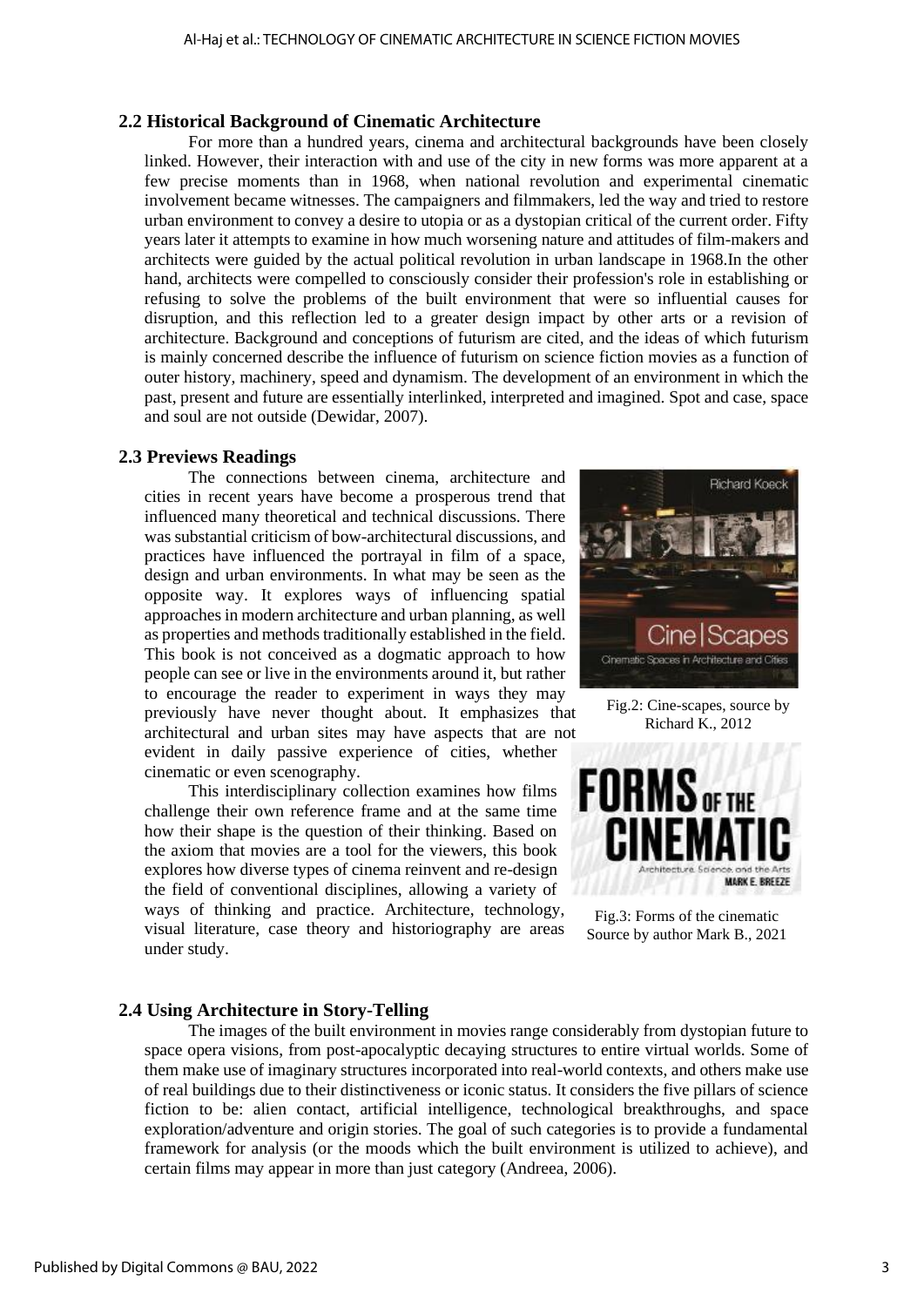## **2.5 Pillars of Science Fiction Movies**

When science fiction is stated, the first thing that comes to mind is the future, futuristic technological developments, and a future civilization created from existing concepts.

## 2.5.1 Technological Future

Typically, the future is depicted in such a manner that it makes a remark on current difficulties in society, the environment, politics, economics, and religion, or it calls into question advancements in many sectors of research. Researchers have been motivated to create such systems by the usage of speculative technology in films. This kind of storylines, which take place in the future of Earth within a civilization that has followed some upward path of technological growth without major failures, is the most popular theme in sci-fi films. As a result, this is the deepest in architectural speculative concepts, and it is typically intended to inspire. This is a broad subgenre that covers utopian and dystopian environments, as well as the settlement of other regions of the universe where humanity have carried their history and architectural styles (Andreea, 2006).

## **a. Utopia**

Films set in a generally peaceful future saturated with technology and movies in which society is depicted as ideal even if the narrative takes other turns or the protagonists becomes conscious of a different reality during the movie

## **b. Dystopia**

If these setups emphasize uniformity, symmetry, and rhythm, another approach is to create an assemblage of elements such as buildings, automobiles, and rubbish topped with brightly colored advertisements. But, regardless of the scenario, a common feature of all dystopian planets is the absence of greenery; nature does not belong in these Earth's futures.



Fig.4a: Demolition Man (1993) Fig.4b: Star Trek Into Darkness (2013) source by Andreea, 2006

## 2.5.2 Post-apocalyptic Environment

Regardless of the situation, whether it is an ecological disaster, a disease or a viral infection that kills humans, an atomic holocaust, an alien invasion, or the rise of artificial intelligence (AI) that makes the decision to clean humanity off the face of the Earth, a few people manage to live the end of days only to live in the destroys of modern civilization. One hardly ever see new buildings in these films, and when it do, the constructed environment is made up of salvaged parts and pieces, scavenged or re-purposed materials and installations. In a few films, those who caused humanity's demise either have their own base of operations that has suffered little to no damage or have created some new facilities in order to retain control and/or security. However, not all stories take such a negative view of technology, with others imagining a post-apocalyptic society undergoing rebuilding, with one of the first stages being the construction of a massive wall to isolate it from the hazardous environment. (Andreea, 2006).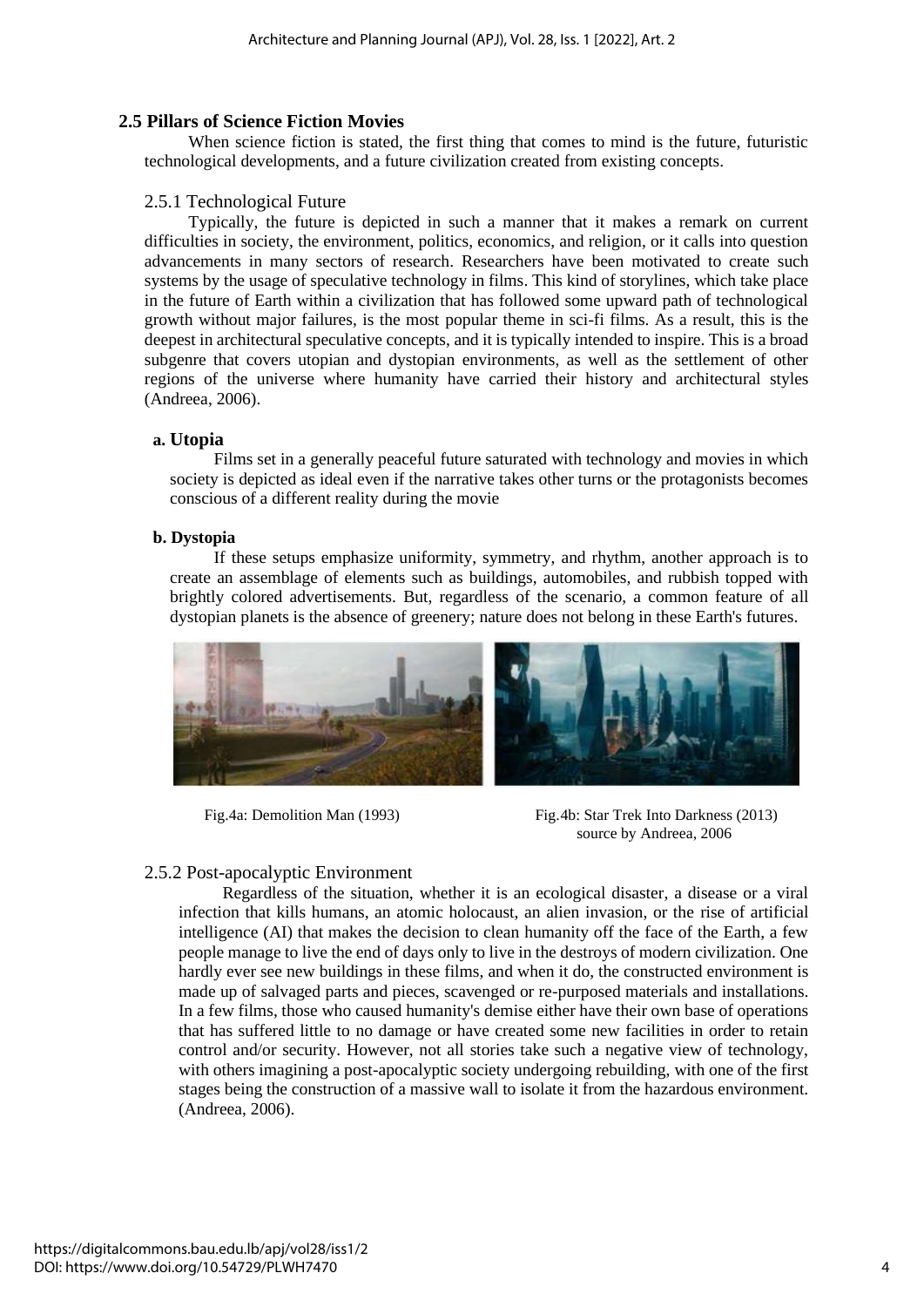

Fig.5a: After Earth (2013) Fig. 5b Star Trek V: The Final Frontier (1989), source by Andreea, 2006.

## **2.6 Forms of 'Cinematic Architecture'**

The research looks at the similarities and differences between concepts about architectural presentation and design and those found in cinema, television, and digital animation.

#### 2.6.1 Narratives and Expressive Spaces

An age of socioeconomic and cultural developments brought about by the rise in the speed of daily life since 'Modernity'. The way space and place are constructed, employed, observed, and experienced has evolved as a result of the quest for new paths in architecture, social sciences, and art. The "oeuvre of cinema" is the most important location in which these new types of places and notions may be viewed. Let should investigate the interpersonal interactions between individuals who utilize non-places to gain a deeper knowledge of modifications in today's space. Movies are an ideal medium for observing people-place relationships that go beyond the architecture of the urban built environment.

#### 2.6.2 Tangible Form

The local, social, and associative significance of locations such as buildings are not included in the document. With a growing shift toward a principles approach to historic building conservation and protection, the strategy we propose offers a unique opportunity to engage more deeply with local and social values. Additionally, this relationship may be cultivated as a community resource: connecting associative values with tangible historical locations can open up new avenues for interpretation, as well as increase interest in a location and perhaps contribute to its restoration.

## 2.6.3 Intangible Form

Historical narrative is an appropriate method for giving a voice to moviegoers and allowing them to give evidence to their own life experience in respect to their movie going behaviors in way to involve with lived experiences of real viewers in their sociocultural, historical, and contextual factors, and to investigate the role of cinema within everyday life and leisure culture. Among the most surprising findings of oral history study into cinema is that recollections of going to the movies circle significantly more commonly around the social act of going to the cinema than the films viewed.

## **2.7 Analysing International Examples**

The mention of the two international movies let understand the way of thinking and elements of cinematic architecture used in those science fiction movies in particular.

#### 2.7.1 Analysing of the movie: Star Trek, Into Darkness, J. J. Abrams, 2013

JJ Abram's 2013 Star Trek, Into Darkness used London as a setting for the movie. It was focused on the recognizable futuristic skyline because of the iconic structures' inclusion. Shard, the Gherkin, and St. Paul's Cathedral were an example of the inclusive structures. The main aim was to maintain the real geography of the city by implementing other futuristic elements. The futuristic cityscape was directly an exaggerated form of contemporary architecture. It seemed like evolving from the present. It wasn't only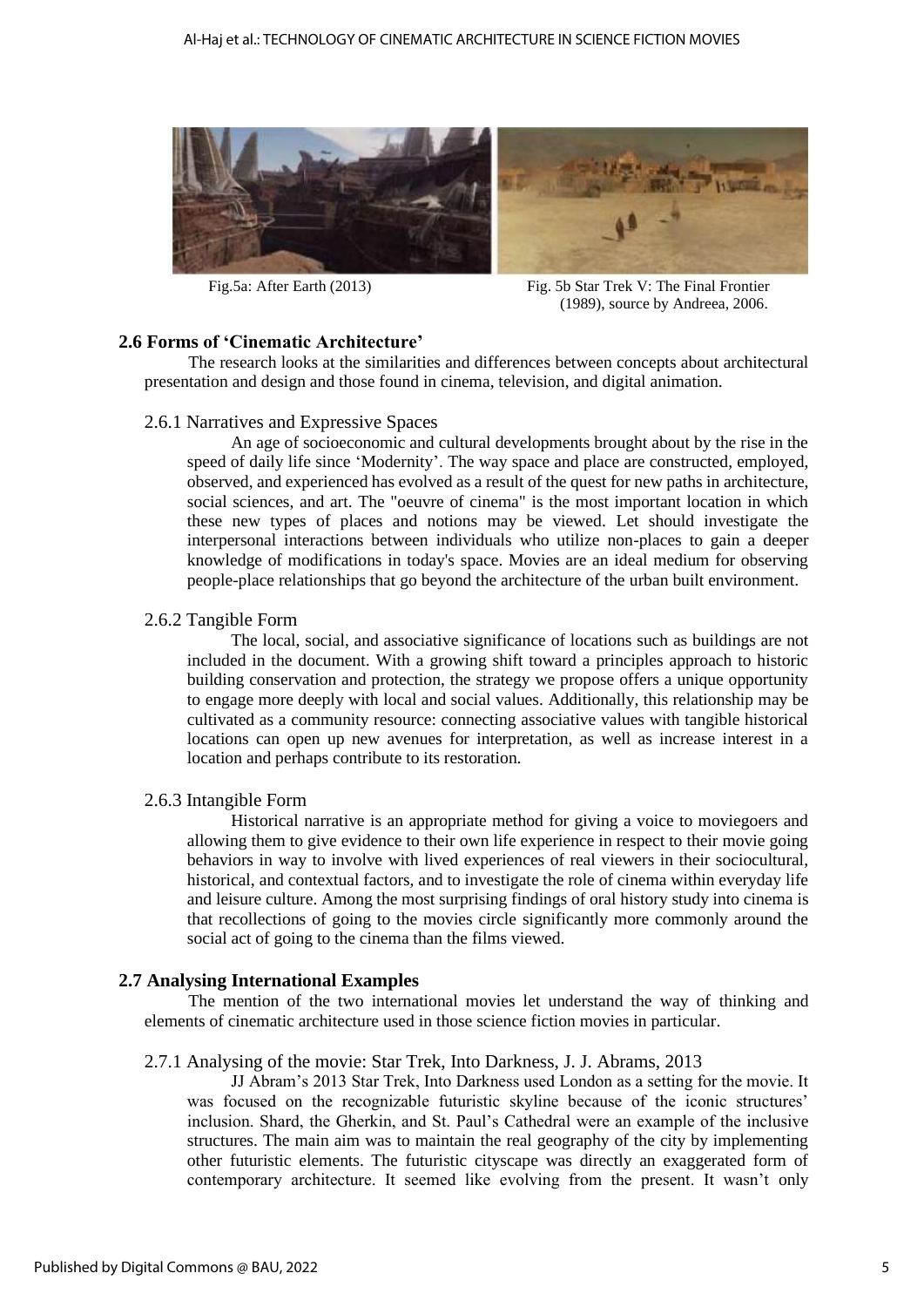represented by its architectural styles but by architectural theories and uncertainties. Contemporary and futuristic elements were demonstrated and analysed through this film in its spatial design.

*"I realized that I loved using computers to create something but being an architect just wasn't going to keep me interested"* (Kosinki, 2010).



Fig.6: showing the architectural style of the urban futuristic cities in the movie. Source Harvey, 2012

2.7.2 Analysing of the movie: Blade Runner, Denis Villeneuve, 2017

The Blade Runner, possibly the second largest science fiction city view ever represented in a Metropolis ranking. The future of the elevated city view of Metropolis was riffed by Blade Runner but a beautiful portrayal of urban street life in the future was deduced. This view of future urban decay is grim, endlessly dark and wet and full of detail. It is a bright, dirty, and jam-packed street future, in which every new technological innovation that we develop will live alongside what was before it. The film stands out from more speculative dreams of the future that build science fiction cities from the ground up. Rather, the world of the Blade Runner, is a dense and perhaps even more realistic industrial jumble for it.



Fig.7: Showing the architectural style of the urban new cities in the movie. Source Andreea, 2006

The recent so-called gulf futurism movement describes a very specific architectural brand and urban design that powers the Middle East. Dubai, the future dystopian town. This new wave of large oil design, inspired by video spiel and Hollywood cinema, is dominated by several millionaires who develop amazing futuristic landscape. Dubai is one of the key designers behind Blade Runner and is one of the hot beds of futuristic Gulf Architecture. Life is the impersonation of art, and then art is the imitation of life. The evolution of our cities during the last century can explicitly see this eternal back and forth. Perhaps at present the most striking is a tendency to be influenced explicitly by the visions of science fiction that are deeply entrenched in dystopian perspectives for some of these great futurist cities.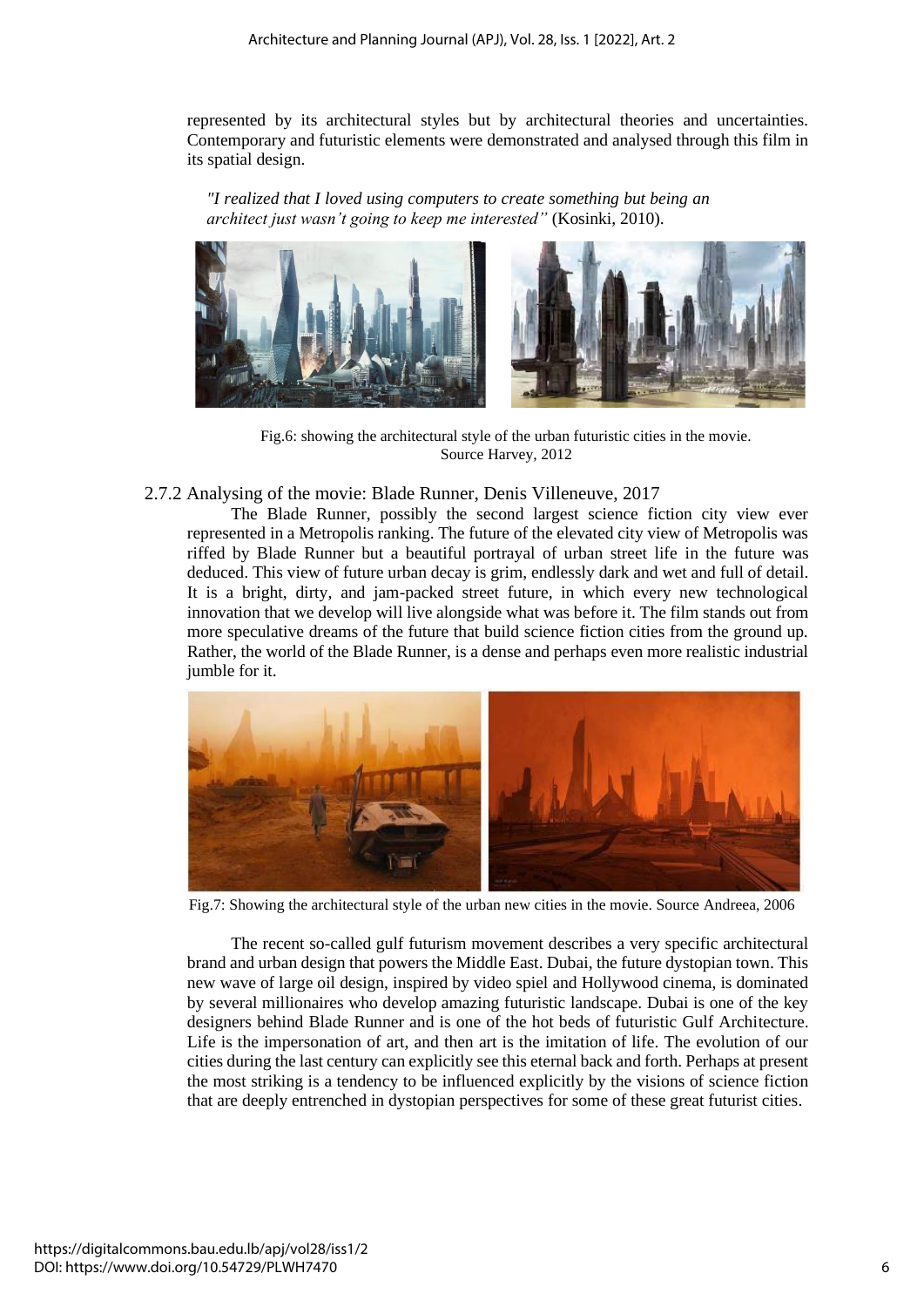## **2.6 Parameters of Analysis**

These examples illustrate how the above architectural analogies of cinematic proposals can be viewed in terms of architecture and thus used in architectural design. In addition, it highlighted that the examples that have provided here are only a few options and that we should not only restrict readers of our study to those. As it expand and explain further in this paper, only the ability of each architectural planner limits the amount of forms in which filmic concepts can be represented in the architect. The spaces are complex spatially, uncontracted and interflowing by their materiality, and the others are well defined, rigid and fractured spaces. The features of linearity and dynamism are the formal level and, at a more profound level, the general expressive characteristic of each of the subjects examined. As for the properties of punctuation, it is an expression of the structuring of the dimensions of space and time. And ultimately, overlapping and inter flow are abstract level components.

The preceding research, the study deduce a group of parameters to be in the analysis of case studies, which are:

| <b>Cinematic Architecture</b>             | <b>Sci-Fi movies</b>            |
|-------------------------------------------|---------------------------------|
| 1. Narrative and Expressive Spaces        | 1. Filmic concepts and meanings |
| 2. Futuristic Architecture & Urban design | 2. Architectural visions        |
| 3. Architectural Elements                 | 3. Technological Futures        |
| 4. Technological Approaches               | 4. Perceptions                  |

Table 1: Table of parameters of cinematic architecture and sci-fi movies (by authors)

These parameters must be referred to when investigating cinematic architecture and scifiction movies. The following case studies justify them.

## **3. RESEARCH METHODOLOGY REFLECTING THE SUGGESTED PARAMETERS**

This paper is based on three research methods: the inductive method, the analytical method and the comparative method. The first one was used to gather data about the selected three case studies based on consulting a variety of sources. The second was used to analyse these data, providing figures and necessary drawings and diagrams to enhance explanations. The third method was a comparative analysis between three case studies. This research it's a qualitative type of work. In this context, the study used the parameters, mentioned in table2.01, to analyse the case studies which were selected according to the following criteria:

a. Having emphasis on the cinematic architecture technological approaches in sci-fi movies.

- b. Diverse way of thinking and targets by the authors.
- c. Viewing the visions and architectural concepts.
- d. The importance of those sci-fiction movies of the 21th century.

## **4. FINDINGS**

This research it's a qualitative type of work. That involves collecting and analyzing nonnumerical data.

The practices have influenced the portrayal in film of a space, design and urban environments. In what may be seen as the opposite way. It explores ways of influencing spatial approaches in modern architecture and urban planning. This examines how films challenge their own reference frame and at the same time how their shape is the question of their thinking. Architecture, technology, visual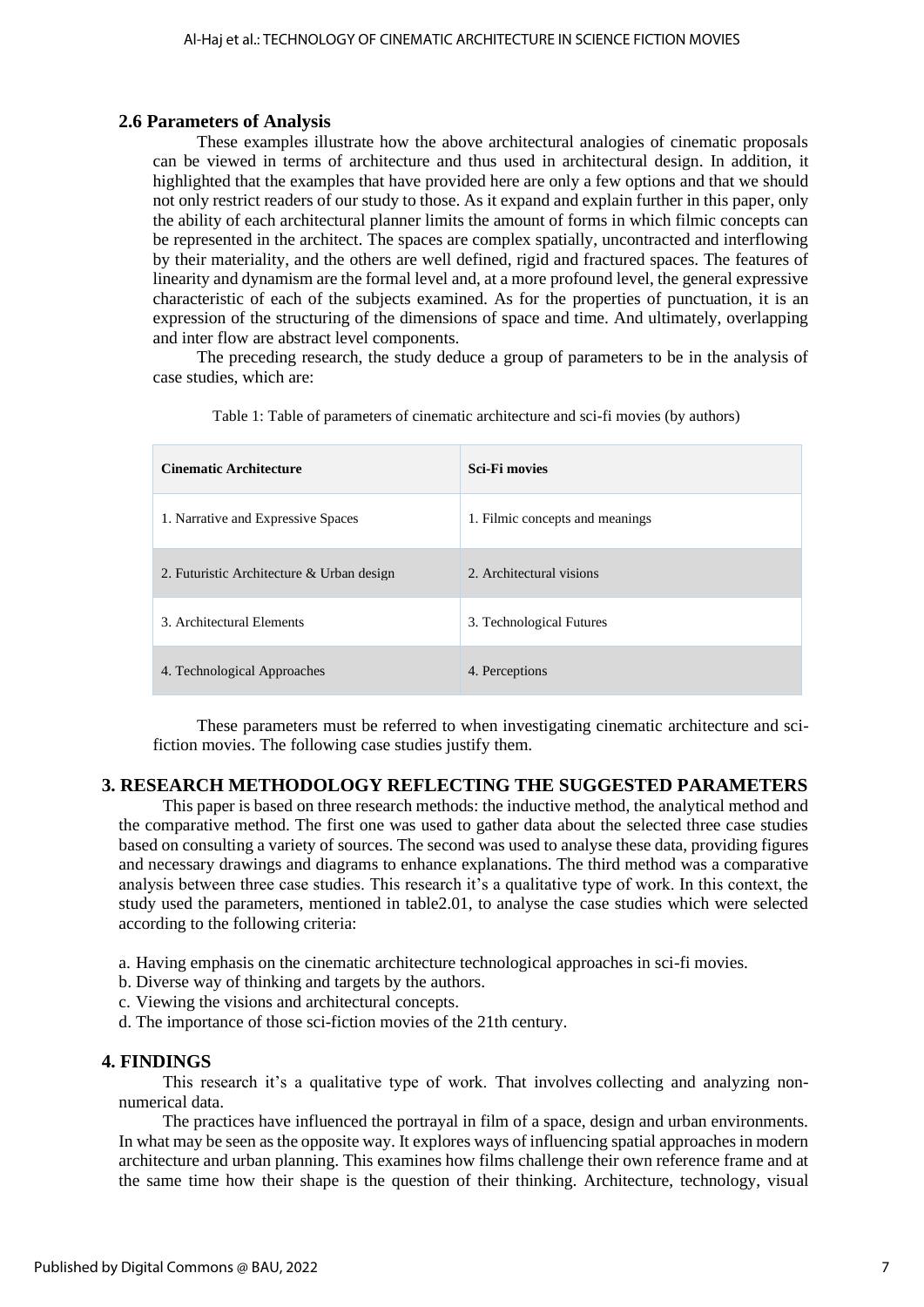literature, case theory and historiography are areas under study. Tracing themes of disease and decay in the narrative of urban renewal and development.

| <b>Metaphors</b> | <b>Metonyms</b> | <b>Symbols</b> | <b>Story-telling</b> | <b>Material experience</b><br>of the urban design<br>and planning |
|------------------|-----------------|----------------|----------------------|-------------------------------------------------------------------|

Table2: Variety of representations of the city life as urban design and planning

It's about how the urban is presented in a variety of presentations of a city life such in Metaphors, Metonyms, Symbols, Story-telling and Material experience of the urban design and planning.

This diverse interdisciplinary set creates cinematography as a way of rethinking, re-examining and reconstructing space and time and as a socio-cultural medium that allows to redefine the commitment to the environment. This investigates many of the socio-spatial productions in the city and how films reflect these urban transitions against a specific context, socially, culturally and historically. In terms of geographical, social and psychological aspects it reveals conscious urban layers.

## **5. DISCUSSIONS**

It's been shown that horizontally increases the quality of architecture of futuristic world, and architectural elements where the futuristic buildings will have more complex systems, form and layout, technology of structure, eco system of future vision, sustainable elements, Interior features, ramping structure suspended, Shape and form based on grid, bridges and a 'digital border' interior features, clear grid to a futuristic technological world, sustainable materials and elements, minimalist. It illustrates how the above architectural analogies of cinematic proposals can be viewed in terms of architecture and thus used in architectural design. In other hand, it explores ways of influencing spatial approaches in modern architecture and urban planning, as well as properties and methods traditionally established in the field. This interdisciplinary collection examines how movies challenge their own reference frame and at the same time how their shape is the question of their thinking.

Connecting this form to the films previously mentioned, for science fiction, the futuristic label may be used because it mentions future elements and approaches and technology. If the science fiction films are examined, it is important to handle them within both the intellectual and the formal context. To achieve the aim of recognising different technological approaches to create.

Table 3: Technological approaches to create the cinematic architecture

| Technological approaches to create the cinematic architecture |                                                        |      |      |     |           |  |                       |     |                                                                                          |
|---------------------------------------------------------------|--------------------------------------------------------|------|------|-----|-----------|--|-----------------------|-----|------------------------------------------------------------------------------------------|
| -The<br>more<br>systems.                                      | futuristic  <br>buildings will have layout.<br>complex | -The | form | and | structure |  | materials<br>elements | and | -The technology of -The sustainable - The reflection in<br>planning and urban<br>design. |

## **6. CONCLUSION**

This research paper mention the problem of rapid changes as a result of the massive rise of technology and capitalism, and the cinema industry plays an important role in displaying these improvements, showing the up - coming future through various science fiction movies.

Based on the previews research, the study gives main points as a conclusion. Which the main points are: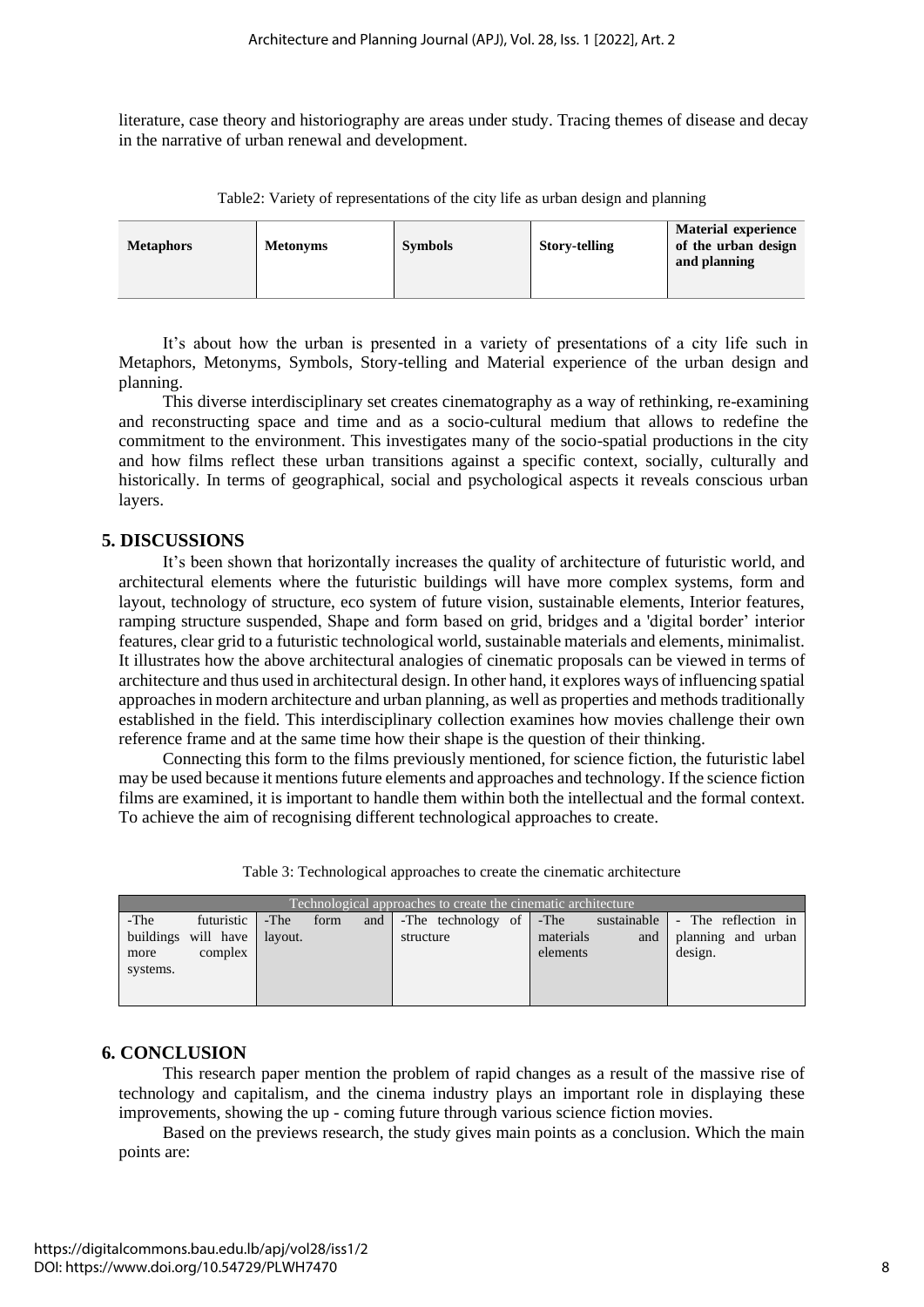- a. A set creates cinematography as a way of rethinking, re-examining and reconstructing space and time and as a socio-cultural medium that allows to redefine the commitment to the urban environment.
- b. Connecting the context of this form over the exemplified films, the label of futurist can be used for science fiction, because they are mentioning about future and technology elements and approaches, when a science fiction cinema is examined, it is necessary to handle it both in intellectual and formal context, it is essential to examine the relationship between its visual and intellectual language and also its relation to futurism's intellectual and formal language.
- c. Predicting solution for futuristic problem, through their varied plots and architectural depictions of the city. Therefore, the movie will spread a message to avoid the problems which can be occurred.
- d. Increasing the understanding of the relationship between movie and architecture, that are enhancing our ability to express via architectural elements (signifiers) our complex ideas and visions on cities.
- e. Technological approaches reflect the effect of cinematic architecture on futuristic architecture & urban design.

It demonstrates how the architectural analogues of cinematic suggestions discussed above might be evaluated in terms of architecture and so used to architectural design. On either hand, it looks at how to influence spatial approaches in current architecture and urban planning, as well as qualities and methods that have been used in the area for a long time.

## **7. ACKNOWLEDGEMENT**

Foremost, we would like to express our sincere gratitude to our advisor for the continuous support of our research study, for his patience, motivation, enthusiasm, and immense knowledge. His guidance helped us in all the time in writing this research study. We could not have imagined having a better advisor and mentor for our research.

Besides my advisor, we would like to thank the rest of our Doctors: Prof. Ibtihal El Bastawissi, Prof. Ayman Afifi, Dr. Mohamad Yassine, Dr. Rabih Shbaro, for their encouragement, insightful comments, and hard questions, prompt inspirations, timely suggestions with kindness, enthusiasm and dynamism to enable us to complete our research study.

We thank our fellow classmates in Beirut Arab University, Architectural Criticism, for the stimulating discussions, for the sleepless nights we were working together before deadlines, and for all the work we have had in the last five years. We are extremely thankful to our group members, Lena Hosni, Hassan Alhaj, and Rana Ghannoum for working hard as a team achieving the current result.

Last but not the least, we would like to thank our family, for supporting us throughout our university journey.

## **REFERENCES**

- Babish, S. (2016) Concrete Futures: Science Fiction Cinema and Modernist Architecture at the Dawn of Postmodernity. Illionois: ProQuest LLC. Northwestern University
- Border, G, 2007 https://gemmaborderdotcom.files.wordpress.com/2017/05/gemma-border-architecturedissertation.pdf
- Brown, P., 2013, https://www.cgmagonline.com/reviews/star-trek-into-darkness-review/
- Buchler, D., Lima A. G. G. (2008) Drawing about images: textual and non-textual interpretation, in Working
- Burn, A., & Carr, D. (2003). Signs from a strange planet: Role play and social performance in
- Cameron, J., 2010, Tron movie, https://www.cladglobal.com/architecture-design-features?codeid=31862
- Corrigan, Timothy and White, Patricia: 2004, the Film Experience.
- Ducheneaut, N., Moore, R., & Nickell, E. (2007). Virtual ''third places": A case study of sociability in massively multiplayer games. Computer Supported Cooperative Work.
- Grbic, J., 2009. Behind avatar science technology art and design http://scriptphd.com/from-thelab/2009/12/14/behind-avatar-science-technology-art-and-design/
- Hanson, E., 2000. Digital Fiction: New Realism in Film Architecture. Architectural Design "Architecture and Film II"